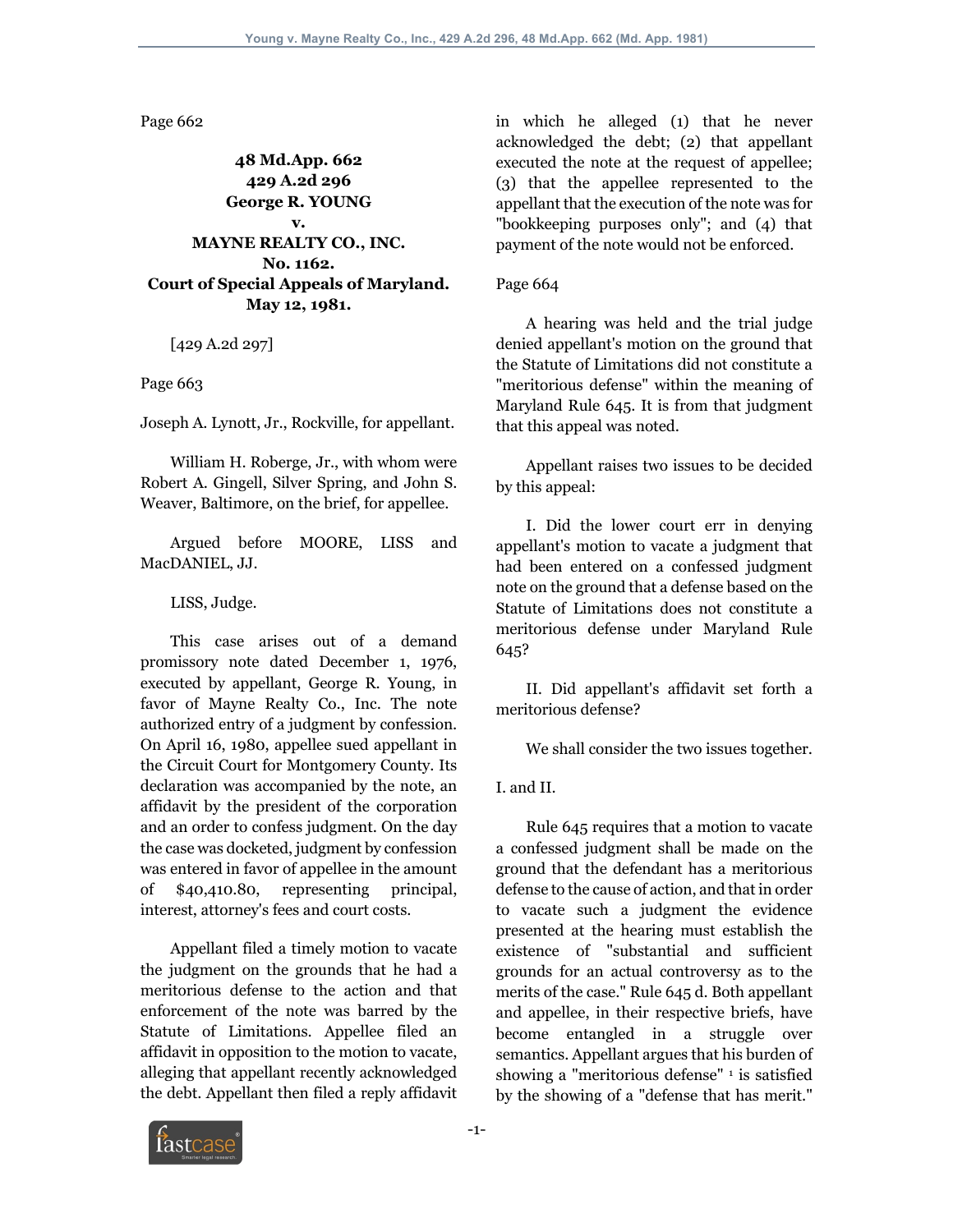Appellee contends just as strenuously that a meritorious [429 A.2d 298] defense must be a "defense to the merits," and therefore a plea of limitations is not a plea to the merits for it does not deny the plaintiff's right of action, but only the exercise of the right. See Foos v. Steinberg, 247 Md. 35, 230 A.2d 79 (1967).

 The question as to whether a defense based upon limitations constitutes a meritorious defense under Rule 645 and

### Page 665

could thereby serve as a ground to vacate a confessed judgment is, so far as we have been able to determine, a novel issue.

 Maryland Code (1974, 1980 Repl. Vol.) Sec. 5-101 of the Courts & Judicial Proceedings Article provides that:

A civil action at law shall be filed within three years from the date it accrues unless another provision of the Code provides a different period of time within which an action shall be commenced.

 Rule 645 d, which governs the procedure for vacating a confessed judgment, stipulates:

# d. Disposition of Application.

 The motion shall be heard promptly by the court. If the evidence presented at the hearing establishes that there are substantial and sufficient grounds for an actual controversy as to the merits of the case, the court shall order the judgment by confession vacated, opened or modified with leave to the defendant to file a pleading and the case shall stand for trial. If the evidence does not establish that there are substantial and sufficient grounds for actual controversy as to the merits of the case, the judgment shall stand to the same extent as a judgment absolute entered after trial.

 The trial judge took no evidence from either of the parties and after hearing legal argument, he dismissed the motion to vacate the confessed judgment on the ground that the Statute of Limitations did not constitute a meritorious defense within the meaning of Rule 645. We do not agree. The effect of the trial judge's holding would be to deprive any defendant in a confessed judgment suit of the defense of limitations otherwise available to other debtors under Section 5-101 of the Courts Article. We perceive nothing in the statute which requires a holding that debts secured by cognovit notes are to be treated differently from other

### Page 666

indebtednesses so far as the defense of limitations is concerned. The courts are required to enforce the Statute of Limitations as adopted by the Legislature and have no authority to create an unauthorized exception merely on the ground that such exception would be within the spirit or reason of the statute. McMahan v. Dorchester Fertilizer Co., 184 Md. 155, 40 A.2d 313 (1944).

 We conclude that a "meritorious defense" is not necessarily a defense to the merits of the transaction from which the note arose, but it is a defense that has merit. The case of Gelzer v. Scamoni, 238 Md. 73, 207 A.2d 655 (1965), is illustrative of this principle. In Gelzer, the defendant, as a ground to vacate the confessed judgment, offered an alleged set-off due him. The trial court refused to vacate the judgment on the ground that the set-off was totally unrelated to the note upon which the confessed judgment was entered. In reversing, the Court of Appeals held:

(A) showing of a set-off, according to the tests and standards laid down ... is a "meritorious defense" so as to open a confessed judgment; hence the trial judge should have heard testimony to ascertain whether appellant could make such a showing. (238 Md. at 74, 207 A.2d 655.)

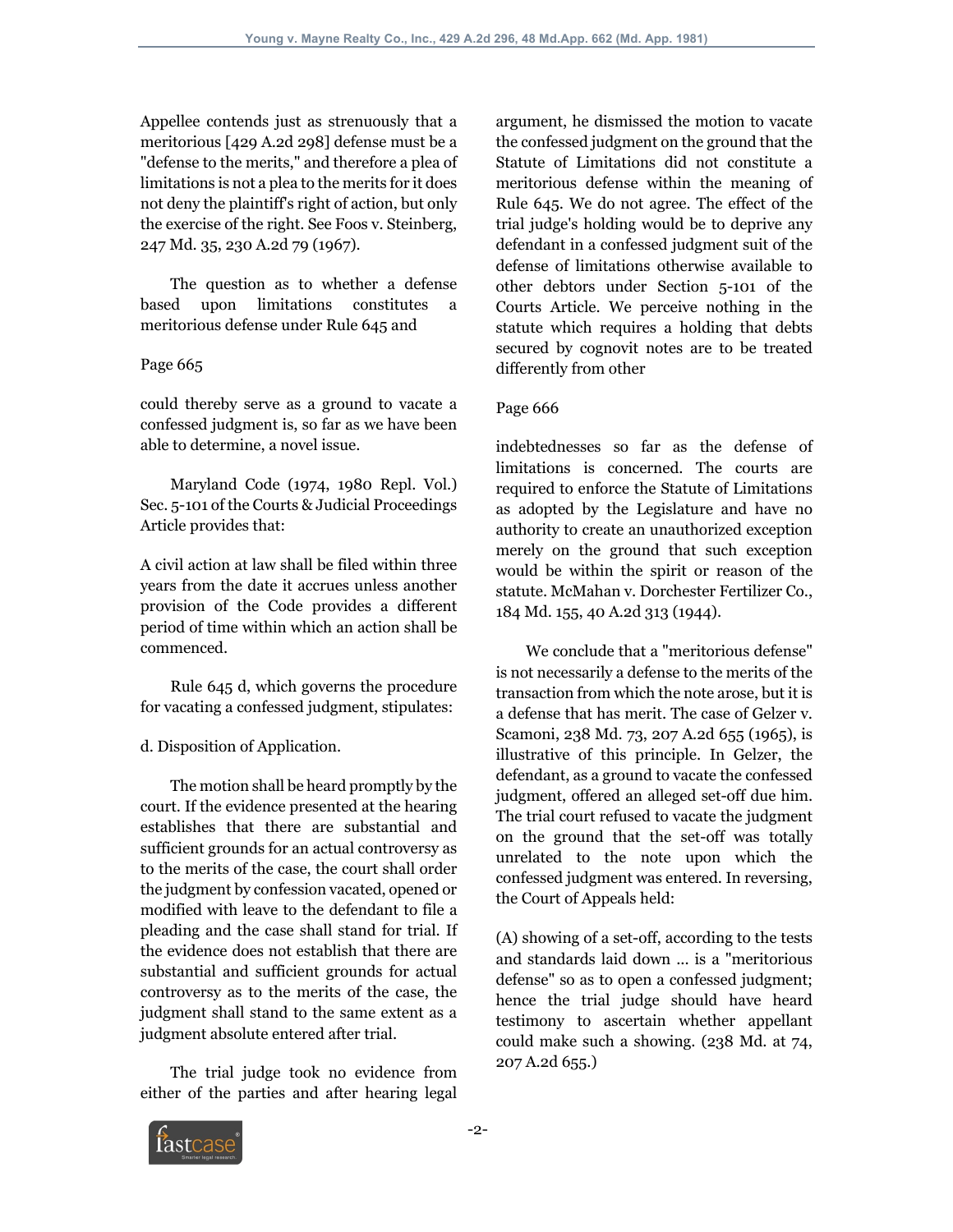The Court of Appeals has further held: "A note payable on demand is payable immediately, without demand. (Citations omitted). Limitations begin to run on the day of execution of such an instrument." Continental Oil Co. v. Horsey, 177 Md. 383, 385-86, 9 A.2d 607 (1939).

 It is obvious from the face of the note that the confessed judgment suit was filed more than five months after the expiration of limitations.

 Appellee contends that the limitation protection provided by Section 5-101 of the Courts Article was waived by the defendant when he executed the confessed judgment [429 A.2d 299] note. The note provides, inter alia, that the defendant:

#### Page 667

... authorize(s), irrevocably, any attorney of any Court of Record, to appear for me in such Court, in term time or vacation, at any time hereafter, and confess a judgment, without process, in favor of the holder of this Note, for such amount as may appear to be unpaid thereon, whether due or not, together with costs, including attorney's fees at fifteen (15) per cent, and to waive and release all errors which may intervene in any such proceedings and to consent to immediate execution upon such judgment; hereby ratifying and confirming all that said attorney may do by virtue hereof.

 The short answer to appellee's contention is that no such argument was made at the hearing below, nor did the trial judge make any such finding. The contention was not raised below and is not before us for appellate review. Rule 1085.

 After the appellant had filed his motion to vacate the confessed judgment, appellee filed an affidavit in which it stated that appellant had, on May 6, 1980, told Edward F. Mayne, Sr., president of the appellee, that there was no question that he owed the principal amount claimed and if he had the money he would pay it. In response, the appellant filed an affidavit in which he stated:

 1. I deny the allegations of Plaintiff's Affidavit wherein he asserts that I acknowledged the indebtedness herein; that I have never acknowledged an indebtedness to Plaintiff, nor have I ever considered that I was obligated on the promissory note herein.

 2. That the promissory note herein arose out of my employment with Plaintiff; that at the time Plaintiff requested me to sign the note, he stated that it was for "bookkeeping purposes" so that it could be reflected on his financial statement, but that he never intended to enforce payment of the note.

#### Page 668

 Appellee urges that the Court of Appeals in Bolotin v. Selis, 212 Md. 239, 129 A.2d 130 (1957), and this Court in Murray v. Steinmann, 29 Md.App. 551, 349 A.2d 447 (1975), held that a motion to vacate a confessed judgment must set forth fully, in the affidavit supporting the motion, all the facts and circumstances upon which the debtor relies to support the motion to vacate. The record extract discloses that this particular issue was never raised below or decided by the trial judge. Under these circumstances the issue is not before us for appellate review. Rule 1085.

 The Court of Appeals in Stankovich v. Lehman, 230 Md. 426, 187 A.2d 309 (1963), enunciated the standards for determining under what circumstances a judgment by confession should be vacated:

 To be successful in moving to strike a judgment by confession, one must adduce evidence in support of his motion sufficient to persuade the fair and reasoned judgment of an ordinary man that there are substantial and sufficient grounds for an actual controversy as to the merits of the case. If he does so, he is